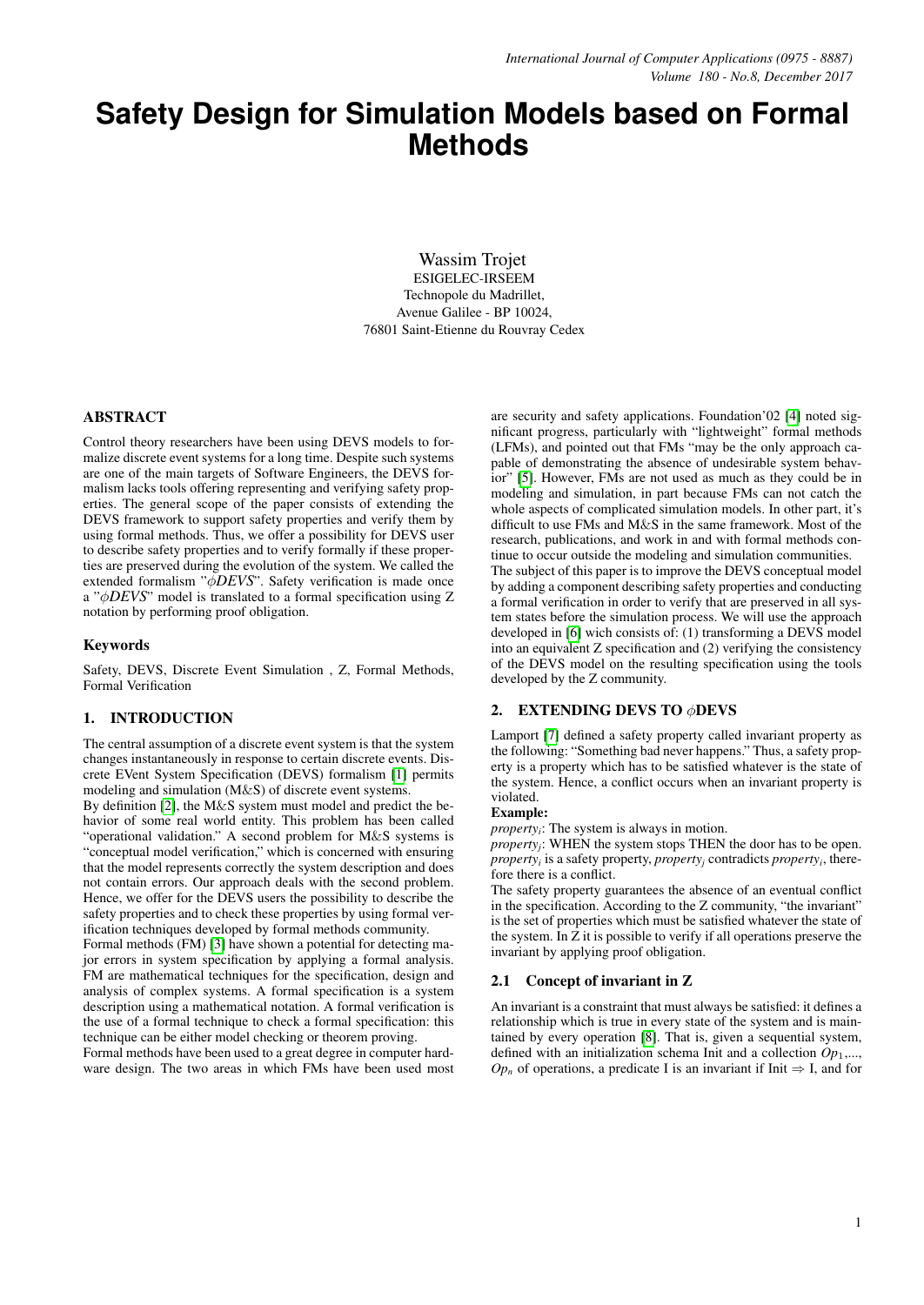every  $i \in 1..k$ , I is preserved by the ith operation (that is, we have I  $\land$  *Op<sub>i</sub>*  $\rightarrow$  I'). I should be added to the constraint part of the global state schema. Such invariants can be important for a variety of reasons:

- —An analyst might wish to verify that the operations of a system preserve some important safety properties.
- —An implementor can take advantage of an invariant to simplify an implementation. If, for example,  $x = y + z$  is an invariant, then one of x , y, or z may be computed as needed rather than stored explicitly in the state. If some sequence is always ordered, efficient searching algorithms are possible.

#### 2.2 The invariant in the DEVS formalism

The concept of invariant has not been adopted by the DEVS community. Thus if system requirements state that there is a condition which has to be satisfied whatever the system state, this is traduced by holding this condition on all atomic DEVS transitions (see Fig. [1\)](#page-1-0). Therefore, the model will be crowded because of condition redundancy. In addition, the simulation time will increase due to repetitive condition tests.



<span id="page-1-0"></span>Fig. 1. Example of preserving a condition in all transitions

# 2.3 Extending DEVS to  $\phi$ DEVS

We propose a DEVS modelling framework which adopts the concept of "the invariant," i.e., conditions which have to be preserved throughout the model evolution: we call this framework φ*DEVS*. This extended DEVS preserves the basic DEVS and provides a new structure, which we call " $\phi$ ," to contain the conditions. That is, the structure of φDEVS is:

$$
\phi
$$
DEVS= $_{\mathbf{i}} \mathbf{X}, \mathbf{S}, \mathbf{Y}, \delta_{\text{int}}, \delta_{\text{ext}}, \lambda, \mathbf{D}, \phi_{\mathbf{G}}$ 

where  $\phi = \{P(s) \mid P \text{ is a } Z \text{ formula involving a state } s \}.$ 

#### 2.4 The verification of safety properties in a  $\phi$ DEVS model

Given a  $\phi$ DEVS ( ¡DEVS,  $\phi$ <sub>*i*</sub>, ) model, we apply the transformation cited in Section ?? to extract the equivalent Z specification from the basic DEVS model. Then we encode conditions of the  $\phi$  structure into the form of Z notation; the resulting conditions represent the Z invariant. The latter is added into the constraint part of the state schema of the Z package describing the DEVS model.



We can check the coherency of the φ*DEVS* model using proof obligation on the resulting Z specification. The proof obligation consists of:

—Proving the initial state, indeed if the initial state preserves the state invariant, it is considered "true." In our case, the Z formula which permits to check such a state is:

*Therorem canInit*  $\exists M' \bullet InitM$ 

This theorem permits us to check if the initial state of the φ*DEVS* model is valid.

—Preconditions calculation: this step permits of checking whether all the operations of a Z package can be performed, i.e., whether the operations preserve the invariant.

DEFINITION 1. *Z provides a reference to the precondition of an operation schema [\[8\]](#page-4-2); for a schema Op b*  $\triangleq$ [ $\triangle$ S; *in?* : *IN; out! : OUT] the schema reference pre Op is equivalent to* ∃ *S'; out! : OUT* • *Op, and describes the initial state for which an output and a final state are possible. If the operation is total (does not depend on another operation to be performed), it can be executed in any starting state and with any inputs; thus* ∀ *S; in?: IN* • *pre Op should be a theorem. Trying to prove this conjecture can uncover any missing hypotheses. A correct precondition theorem, of the form*  $\forall$  *S*; *in?* : *IN* | *P* • *pre Op, where P gives the precondition, can be a useful form of documentation of a specification.*

In our case, the Z formula which permits us to check the precondition of an operation " $op$ " resulting from  $\delta_{ext}$ :

*Theorem CheckingPrecondition*

∀*M*; *in*? : *domain*<sub>*in*?</sub> | *in*? = *x*∧*s* = *source* ∧*cond<sub>src−trg</sub>* • pre *op* 

This theorem permits us to check if the corresponding external transition is performed without violation of the invariant.

The Z formula which permits of checking the precondition of an operation "*op*" resulting from  $\delta_{int}$  and  $\lambda$  is:

*Theorem CheckingPrecondition*

 $\forall M \mid s = source \land cond_{src - trg}$  • pre *op* This theorem permits us to check if the corresponding internal transition is performed without violation of the invariant.

We apply the theorems of the proof obligation already elaborated by the Z community [\[8\]](#page-4-2) on the resulting Z specification to verify the invariant.

If  $card(\phi) \neq 0$ , the DEVS simulator has to check the invariant condition(s) in all DEVS model transitions. However, proof obligation permits to avoid this redundancy and verify formally the consistency of a φ*DEVS* model by checking the consistency of the resulting Z specification.

# 3. SOFTWARE DESIGN FOR THE Z TRANSFORMATION AND SAFETY VERIFICATION PROCESS

We developed a tool which implements the algorithm of the transformation and the verification of a  $\phi$ DEVS model: we call this tool "φDEVS-Compiler" (see Fig. [2\)](#page-2-0). Once φDEVS-Compiler reads a φDEVS model saved in an XML file it generates another XML file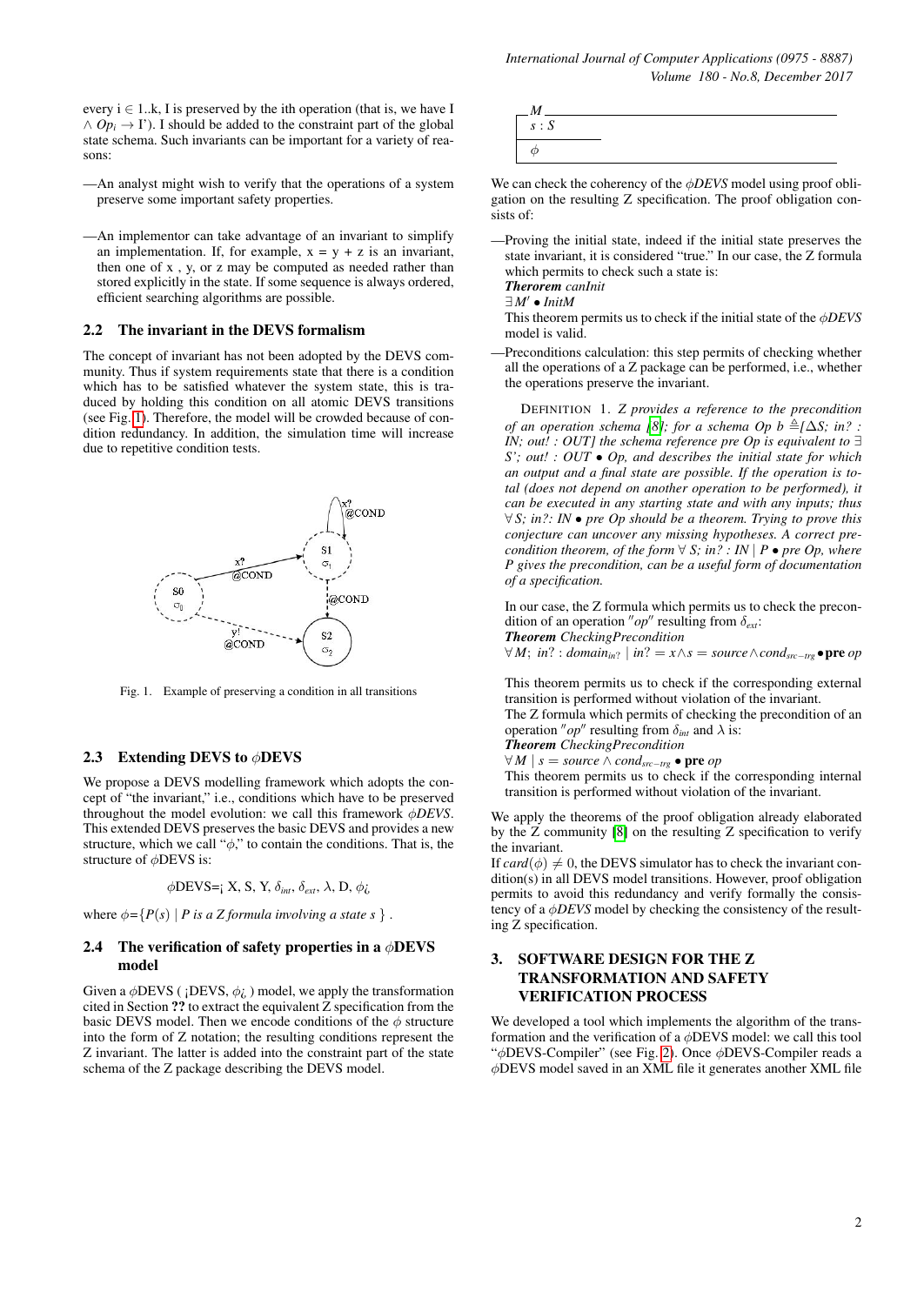containing the equivalent Z specification and loads this file on Z theorem prover and enables the checking process. Afterward, it recuperates the analysis results and return them to the DEVS user. If there are some conflicts in the model, the DEVS user can fix them and verify the model again via φDEVS-Compiler. Once the model is consistent (no conflicts in the model), the user proceeds to the simulation process via the DEVS simulator.



<span id="page-2-0"></span>Fig. 2. Formal verification of a  $\phi$ DEVS model with Z notation

# 3.1 φDEVS-Compiler design

φ*DEVS-Compiler* is based on *XSLT(eXtensible Stylesheet Language Transformations)* which is an XML-based language used for the transformation of XML documents into other XML documents. In our case, the source XML file saves a  $\phi$ DEVS model (Fig. [3\)](#page-2-1) and the resulting XML file saves the equivalent Z specification (Fig. [4\)](#page-2-2). We did not develop the whole trees for space reason. The transformation and the verification algorithms are given below.



<span id="page-2-1"></span>Fig. 3. The tree of a DEVS XML file

*3.1.1 Transformation algorithm.* This algorithm concerns the transformation of a φ*DEVS* XML file into a Z file. It is described by the algorithm [1.](#page-4-3)



<span id="page-2-2"></span>Fig. 4. The tree of the Z XML file

*3.1.2 Verification algorithm.* Once the transformation is performed, the φ*DEVS*−*Compiler* proceeds to the verification process which is described by the algorithm [2.](#page-4-4)

#### 3.2 φDEVS-Compiler interface

The  $\phi$ DEVS interface is shown in Fig. [5.](#page-3-5) We integrated our tool with LSIS\_DME. Therefore, once the DEVS user establishes the model, invariant properties can be added by clicking on the "Add Constraints" button: thus a frame will open. This frame contains a text field to capture only one constraint. If the user wants to add a new constraint, the "new constraint" button should be clicked on, and then a new text field will appear. The user can also remove a constraint by clicking on the "delete" button. Finally, when the user has finished inserting all the constraints, the user should then click on the "validate" button. The user can also compile the model by clicking on the "φDEVS-Compiler" button. The compiling process is described in the algorithms mentioned in the previous chapter. It is divided into two steps, the first one is the transformation process: the XML file saving the  $\phi$ DEVS model is transformed into another XML file saving the equivalent Z specification, the second one is the verification process: the resulting XML file is loaded in the Z/EVES theorem prover [\[8\]](#page-4-2) and verified using proving techniques offered by this tool. The analysis results generated by the compiling process are visualized for the user. When there are no conflicts in the  $\phi$ DEVS model, i.e., this is traduced by writing "the model is consistent" within the analysis results box, the user can go to the simulation process to analyze the behavior of the model. We offer the possibility of seeing the resulting Z specification on the Z/EVES editor by clicking on the "Show Z spec" button (see Fig. [6\)](#page-3-6). This button is disabled until enabling the " $\phi$ DEVS-Compiler" button. The results of proofs are shown in the second column on the left. The status of each paragraph is shown in two columns to the left of the paragraph. The leftmost column shows one of three symbols:

- —"?" indicates that the paragraph has not been checked.
- —"Y" indicates that the paragraph has been checked and has no syntax or type errors.
- —"N" indicates that the paragraph has been checked and has errors.

This column permits checking that the transformation algorithm is valid. In fact, it shows that the resulting Z specification and theorems are correctly written and consistent with the Z notation. The next column shows the proof status for the paragraph, using one of three symbols

- —"?" indicates that the paragraph has not been successfully checked (so the proof status cannot be determined).
- —"Y" indicates that the paragraph has no unproved goals.
- —"N" indicates that the paragraph has an associated goal that is unproven.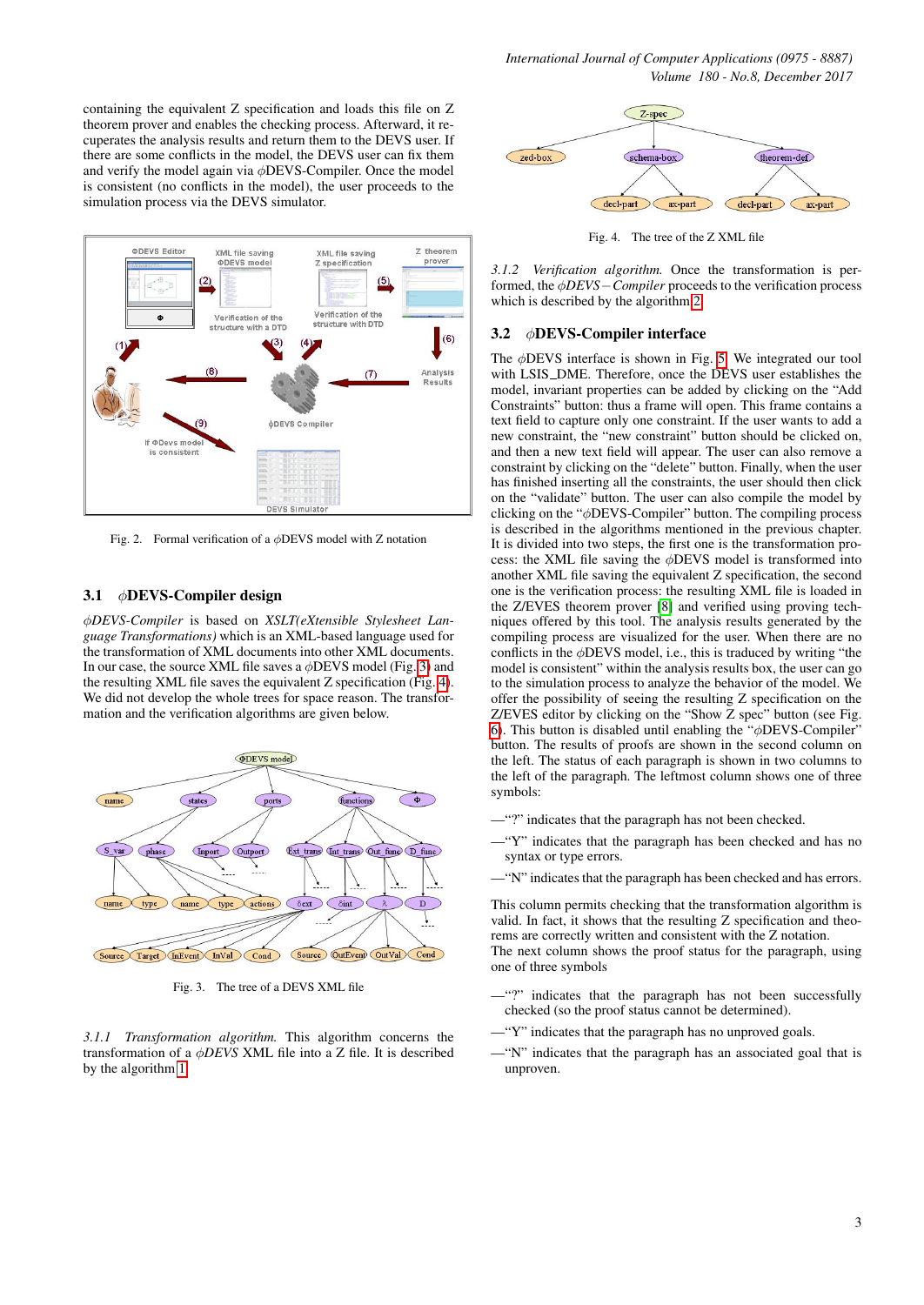# *International Journal of Computer Applications (0975 - 8887) Volume 180 - No.8, December 2017*



<span id="page-3-5"></span>Fig. 5. φDEVS-compiler interface

This column permits checking the properties of the φ*DEVS* model described with Z theorems.

Z/EVES uses here the regular definition expansion technique to rewrite the proofs, using the concerned state and operation schemas. Then it simplifies the calculation by putting all conditions at the same level (i.e., removing the local existential quantifiers) and replacing the dotted variables by their values.

|   | Syntax Proof | Abort Eager Lazy<br>Specification                    |  |
|---|--------------|------------------------------------------------------|--|
| Υ | Y            | $PHASE ::=$ SO   SI                                  |  |
| Y | Y            | $\overline{M}$                                       |  |
|   |              |                                                      |  |
|   |              | phase: PHASE                                         |  |
|   |              | $a: \mathbb{N}$                                      |  |
|   |              | $b:\mathbb{N}$                                       |  |
|   |              | a < 20                                               |  |
|   |              | b < 30                                               |  |
|   |              | a < b                                                |  |
| Y | Y            | Init M_<br>M<br>phase'=S0<br>$a' = 10$               |  |
|   |              | $b' = 7$                                             |  |
| Υ | N            | theorem CanlnitM<br>$\exists M \cdot \textit{InitM}$ |  |

<span id="page-3-6"></span>Fig. 6. The resulting Z specification appeared on the Z/EVES editor

# 4. CONCLUSION AND FUTURE WORK

This paper contributes to works dealing with the improvement of the *V*&*V* of simulation models via the integration of FM. Our goal

was to extend DEVS framework to φ*DEVS* in order to support safety properties modeling and verfication. φ*DEVS* model could be translated to Z specification, then Z tools could be therefore used to verify the model consistency by checking wether the safety properties are preserved. This kind of verification is called proof obligation. We developed a tool automating the verification of safety properties, we call it φ*DEVS* − *Compiler*. As known in software engineering, assertions are used to avoid programs to use insignificant tests that increase running time [\[9\]](#page-4-5) [\[10\]](#page-4-6). Logically, it seems that our apporach which checks assertions using φ*DEVS* − *Compiler*, reduces significantly the simulation time. We plan to extend our approach in order to verify other properties, such as liveness property which means "something good must happen" [\[7\]](#page-4-1).

#### 5. REFERENCES

- <span id="page-3-0"></span>[1] B. Zeigler. *Theory of Modelling and Simulation*. Robert F. Krieger Publishing, 1976.
- <span id="page-3-1"></span>[2] D. R. Kuhn, D. Craigen, and M. Saaltink. Practical application of formal methods in modeling and simulation. In *SCSC'03*, 2003.
- <span id="page-3-2"></span>[3] M. Clarke and M. Wing. Formal methods: State of the art and future directions. *ACM Computing Surveys (CSUR)*, December 1996.
- <span id="page-3-3"></span>[4] In *a Workshop on Model and Simulation Verification and Validation for the 21st Century, Laurel, MD, CD-ROM*. The Society for Modeling and Simulation, 2002.
- <span id="page-3-4"></span>[5] D. R. Kuhn, M. Chandramouli, and R. W. Butler. Cost effective use of formal methods in verification and validation. In *Proc. Workshop on Foundations for M*&*S and V*&*V in the 21st Century, SCS, San Diego, CA*, 2002.